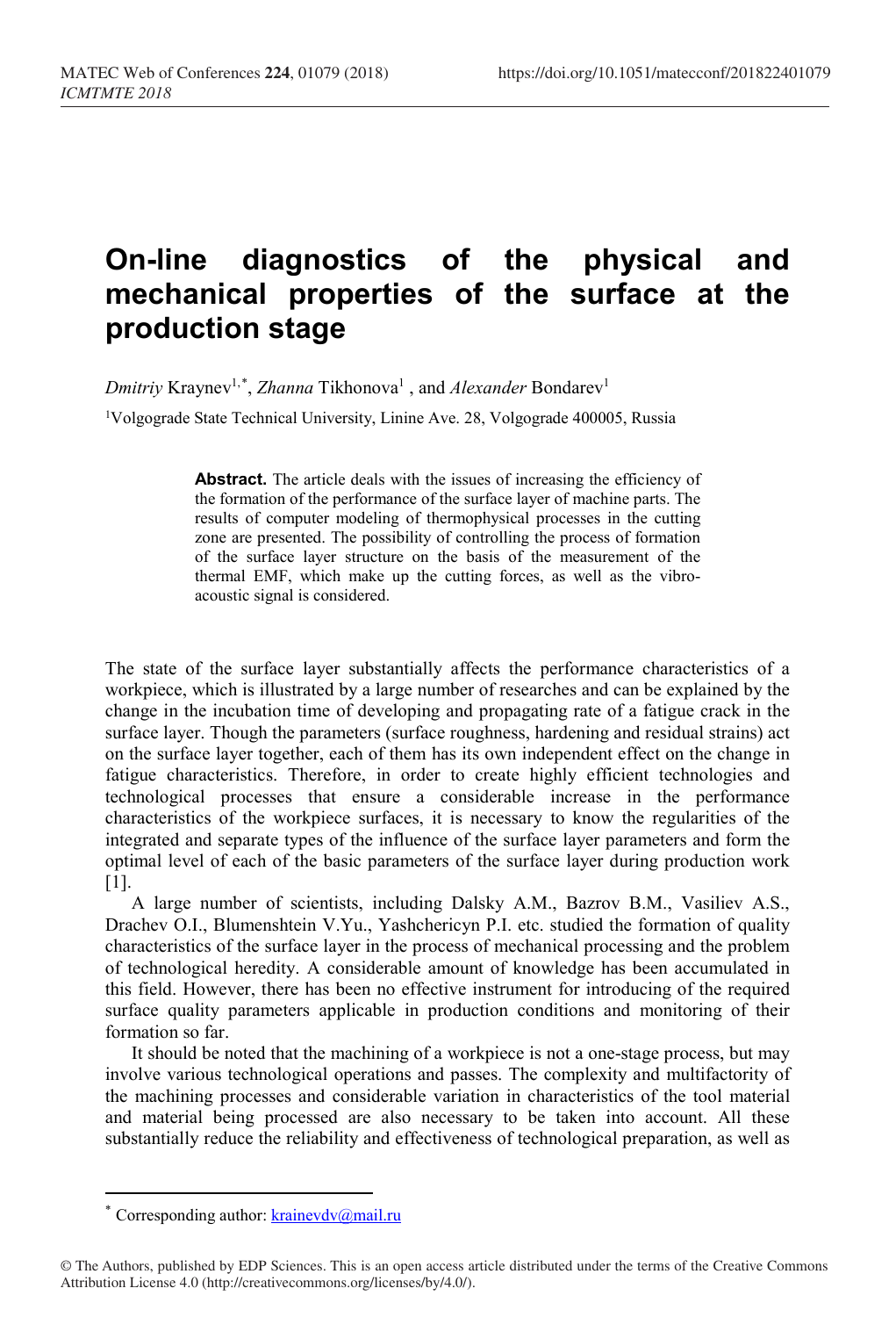the consistency of processing results. So, the challenge to develop a theory of technological evolution of the surface layer characteristics becomes more complicated [2].

In conditions of actual production, the assignment and maintenance of optimal processing rates are difficult to perform and lead to a deviation from the specified performance characteristics of the workpiece surfaces, which means that the productivity and processing efficiency decrease.

Thus, the problem lies in the influence of the surface layer state on the quality of the cutting process not to be taken into account in creating highly efficient technologies and technological processes that provide a considerable increase in the performance characteristics of the workpiece surfaces.

The purpose of the research is to study the influence of the surface layer characteristics of a workpiece on the processing regularities and machining results.

To achieve this goal one need

- to consider the physics of the processes and formation regularities of quality parameters of the surface machined; and

- identify the surface layer parameters that affect the formation of the quality of the surface machined.

From the point of view of classical concepts, the cutting process consists in the interaction of two mutually counteractive processes, i.e., strain hardening and thermal softening. Under the action of the cutting tool, the volume of the workpiece material undergoes plastic hardening to the values of the limit strain providing a shear of the layer to be removed. Hardening of the cutter-contacting layers of the processed material is accompanied by the release of heat that is distributed into the workpiece itself, chips, cutting tools and the environment. The heat release intensity that depends on a whole set of the parameters, including the characteristics of the material being processed, tool, etc. has a considerable effect on the nature of the cutting process, its consistency, tool wear, quality of the surface machined, etc. [3].

To determine the influence of the characteristics of the workpiece surface layer on the process regularities and processing results, there has been performed research studies on lathe turning the workpiece from stainless steel 12X18H10T (steel 321), with the initial surface of the workpiece to be subjected to plastic deformation (rolling) with various forces.

Measurements of the thermal conductivity of the workpiece surface layer on the KITS-02TS device made it possible to establish that such an influence led to a change in the thermal conductivity of the layers deformed. So, one can talk about a different redistribution of temperature fields in the cutting process in comparison with the initial conditions.

| Sample        | Intrinsic broadening of<br>the x-ray lines $\beta$ 10-3,<br>rad |      | Size of mosaic<br>D block, A | Relative lattice<br>deformation<br>$\leq \epsilon$ 10-3 | Microstrain level<br>$\sigma$ 2, MPa |
|---------------|-----------------------------------------------------------------|------|------------------------------|---------------------------------------------------------|--------------------------------------|
| (section)     | 4.9                                                             | 12.3 | 400                          | 0.0028                                                  | 560                                  |
| II (section)  | 5.26                                                            | 13.9 | 358                          | 0.0031                                                  | 620                                  |
| III (section) | 9.9                                                             | 15.4 | 248                          | 0.0035                                                  | 694                                  |

**Table 1.** Results of X-ray diffraction analysis of the surface layer samples of austenitic steel grade 12Х18Н10Тsubjected to plastic deformation.

In addition, the X-ray diffraction studies have made it possible to establish changes in the structure of the substance, texture and magnitude of internal strains (Table 1).

In [2 and 3], it was found, that the deformation and thermal fields were localized by the hardened surface layer, and the cutting forces and heat release intensity were reduced. All this contributed to the consistency, facilitating the cutting process, reducing the cutting tool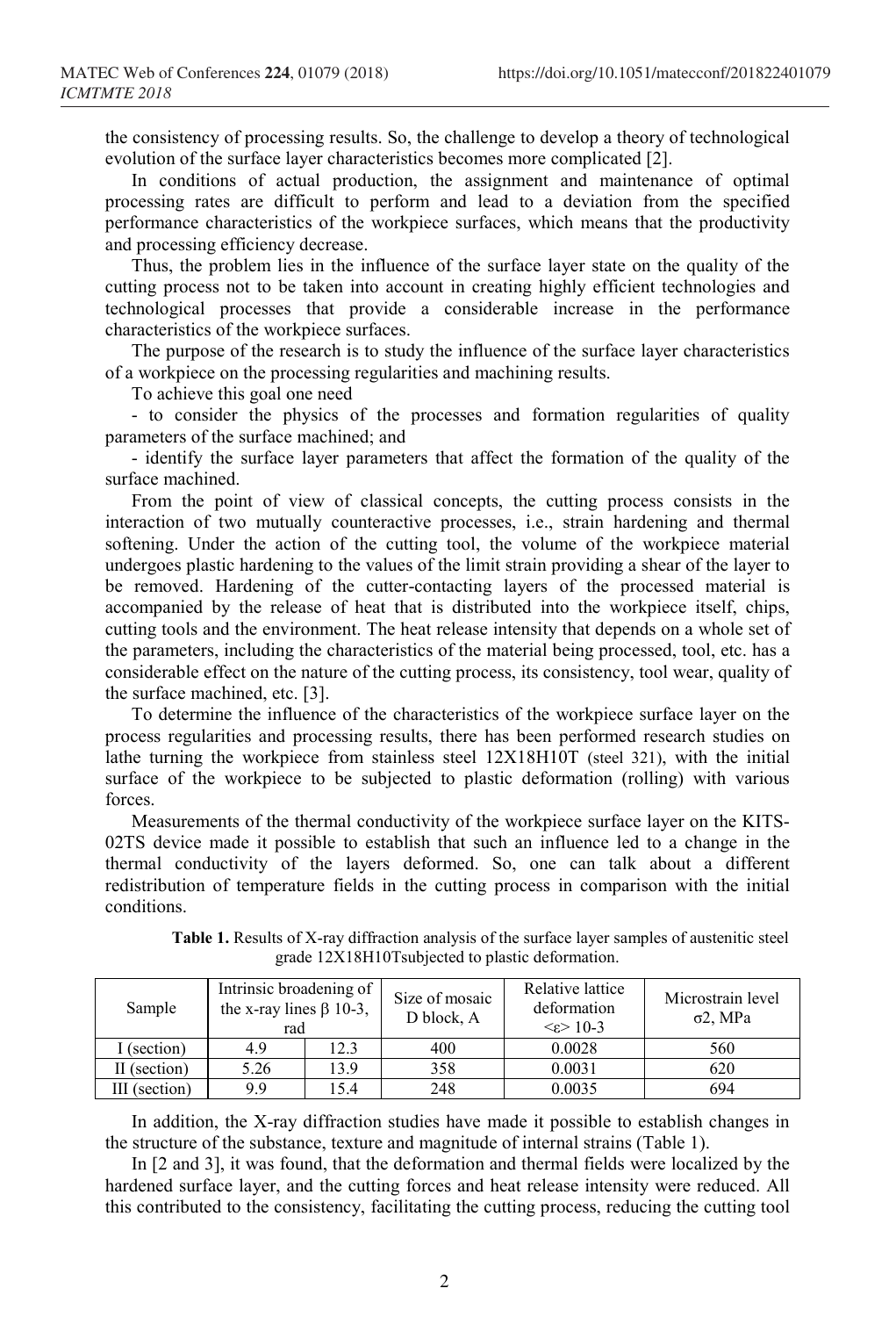wear and improving the microgeometry of the surface machined. The hypothesis was confirmed by the experimental data. The processing of all sections was carried out at constant cutting conditions. It was noticeable that the greatest depth of deformation provided the best Ra-values (Table 2).

**Table 2.** Influence of the surface layer deformation on the height of the microroughness Ra of the surface machined when turning the steel of austenitic class  $12X18H10T$  (steel 321).

| $V=120$ m/min |                                                               |                      |                      |  |  |  |  |
|---------------|---------------------------------------------------------------|----------------------|----------------------|--|--|--|--|
|               |                                                               | II (section):        | III (section):       |  |  |  |  |
| Feed (mm/rev) | I (section): initial<br>layer                                 | deformation depth of | deformation depth of |  |  |  |  |
|               |                                                               | $0.51$ mm            | $0.92$ mm            |  |  |  |  |
| 0.256         | Arithmetic average of the roughness profile ( $Ra$ , $\mu$ m) |                      |                      |  |  |  |  |
|               | 0.653                                                         | 0.336                | 0.298                |  |  |  |  |

The conclusions were confirmed by the results of the computer simulation. To study the work of the cutting process and determine the optimal rates, a solid model (Fig. 1) in the SolidWorks CAD imported into the finite element modeling system DEFORM-3D was created. When creating the model, the following parameters were set:



**Fig. 1.** Creation of a solid computer model for studying thermophysical processes in the cutting zone Set-up parameters: *V = 2 m/s; S = 0.256 mm/rev;* depth of deformation *- 0,92 mm*

Fig. 2 shows the diagrams of the distribution of temperature fields and internal strain in the cutting process. The level of temperatures and strains during processing of the reinforced layer is noted to be much lower.

Thus, the analysis of technical literature, reference and regulatory sources and experimental studies conducted has established that the reason for the considerable discrepancy between the calculated and actual basic parameters of the edge cutting machining during the technological process design lies in the influence of the surface layer state on the cutting process not to be taken into account; and the absence of the actual, not reference thermophysical properties of the material processed and tool material in the simulation models.

This problem cannot be completely solved by the systems of cutting process adaptive control due to the high simplification degree of the machined surface parameters in quality control. It is necessary to modernize and refine existing mathematical models for calculating the cutting force components, cutting speed and model for calculating the height of microroughness, and introduce the diagnostic parameters obtained on the basis of information from the cutting zone into their structure. As the channels for the on-line evaluation of the processing, it has been proposed to use measurements of the thermoelectric power, the components of the cutting forces and the vibro-acoustic signal.